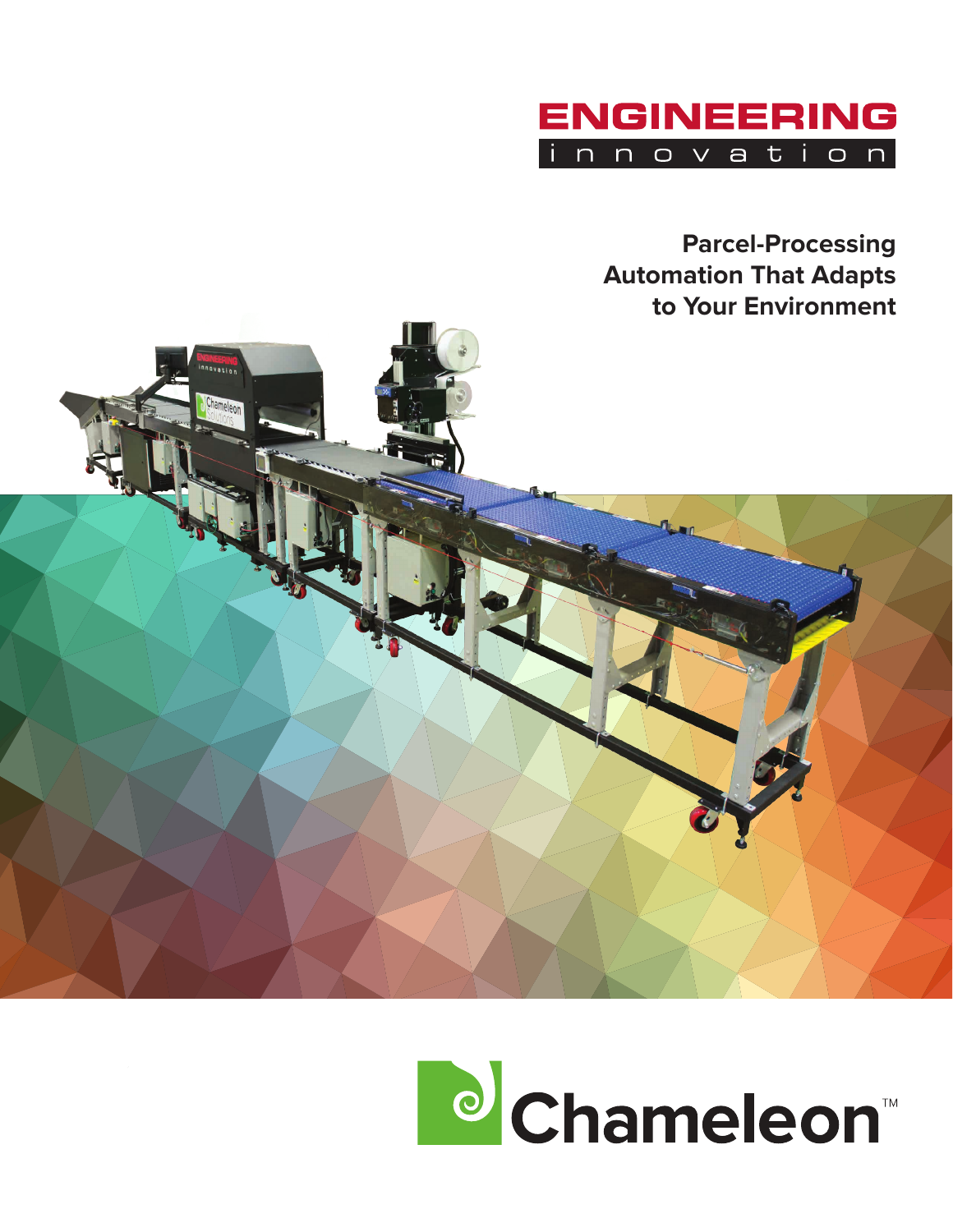

**Weighing** 



Capturing Images



**OCR** 



**Dimensioning** 

**Adapt to your environment with the**

## **Chameleon™**  Parcel-Processing Solution

**The Chameleon™ Parcel-Processing Solution is the only modular, tracking savvy equipment solution that makes parcel automation cost effective for rapidly growing operations.** 

Only with the Chameleon™ Parcel-Processing Solution can a growing parcel operation affordably initiate an automation solution that's capable of swiftly processing parcels - and scale that line up or down with changes in volume, or market requirements.

Unlike fixed systems, the Chameleon™ Parcel-Processing Solution is fully adaptable. It provides customizable options including sorting, dimensioning, labeling, barcode reading, OCR reading, and RFID capabilities.

End the frustration of being told to change your environment to accommodate other parcel options. Engineering Innovation's Chameleon™ Parcel-Processing Solution can be configured to seamlessly blend into your existing operation. Proposed configuration changes are best left to situations where they create efficiencies driven by your needs!

Engineering Innovation's team of specialists are well acquainted with optimizing the value of our solutions around the client configuration, even in cases that don't lend themselves to a traditional operational layout.

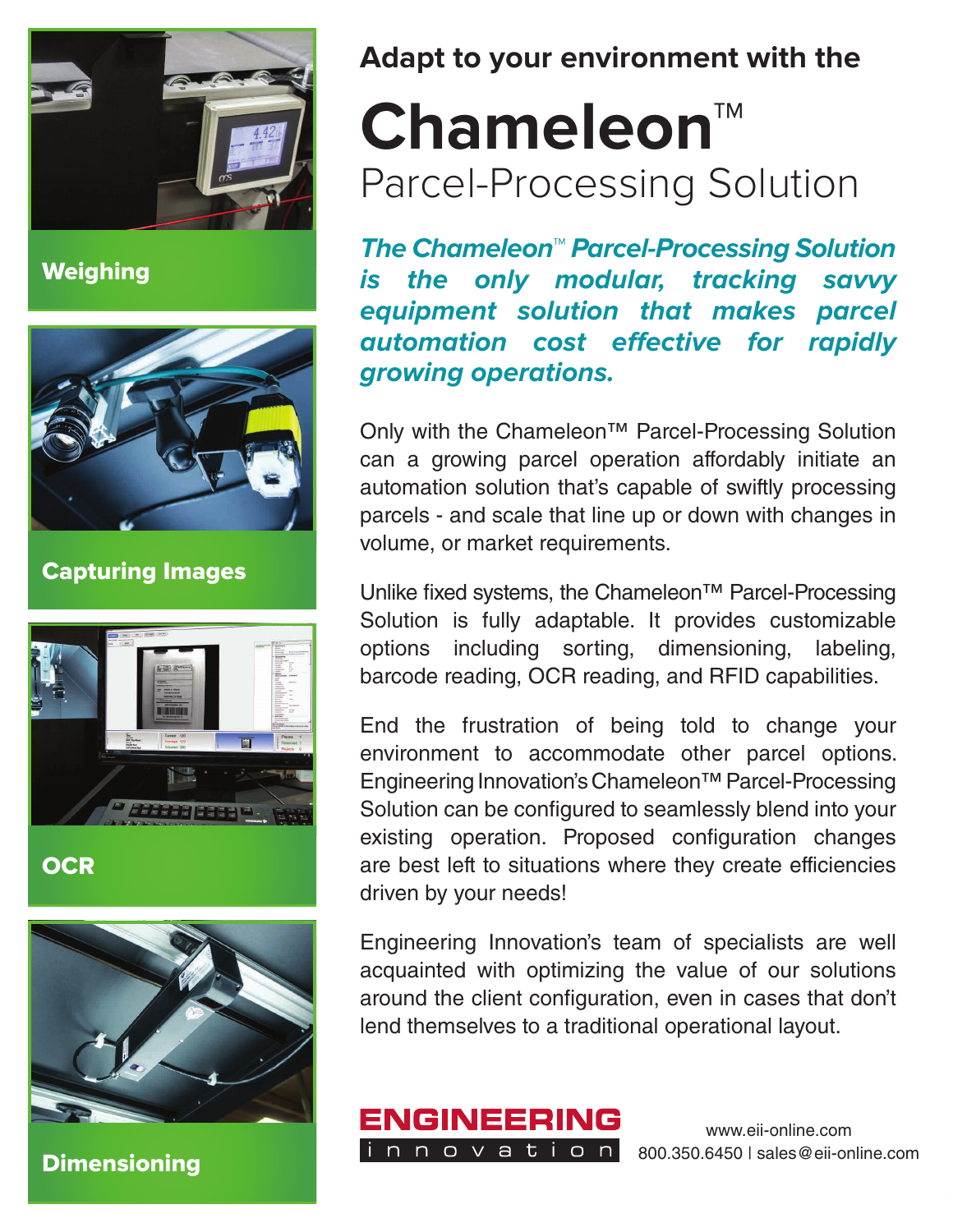## **Key Chameleon™ Features**

- Ideal for Outbound Processing, Data Capture, Parcel Induct and Logistics companies
- Simultaneous weighing, dimensioning, and OCR reading
- Multi-purpose OCR reads the address for manifesting, barcoding, tracking, and proof of processing
- Flexibility to capture address block, barcodes, and weights
- Scale detects parcel weights from one oz to 100 lbs
- Sort packages with weights between 5 to 75 lbs
- Handles packages as large as 25" x 25" x 36"
- Process boxes, envelopes, or poly bags
- Speed ranges from 1,000 to 20,000 parcels an hour.
- Interfaces with OMS, WMS and other business systems
- Outputs a unique shipping label featuring barcode, unique piece ID, proprietary sorting/routing codes, and other business information
- Apply labels automatically, or manually in exception process
- Works in parallel with other Eii machines





Labeling



Barcode Reading



## Sorting



## High Speed Sorting